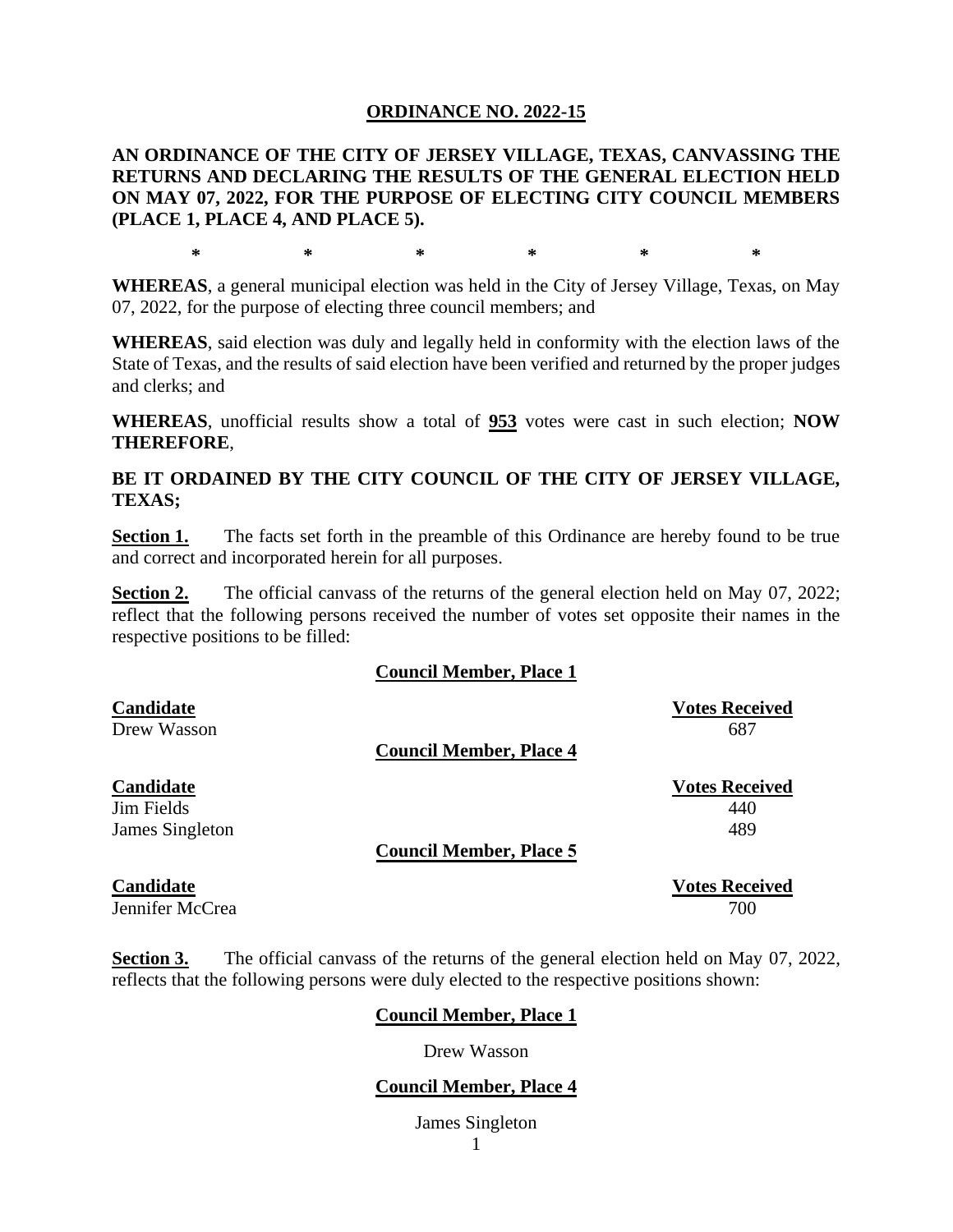## **Council Member, Place 5**

Jennifer McCrea

## **PASSED, APPROVED AND ADOPTED THIS** 18th day of May 2022.

**ATTEST:**

Lorri Coody, City Secretary

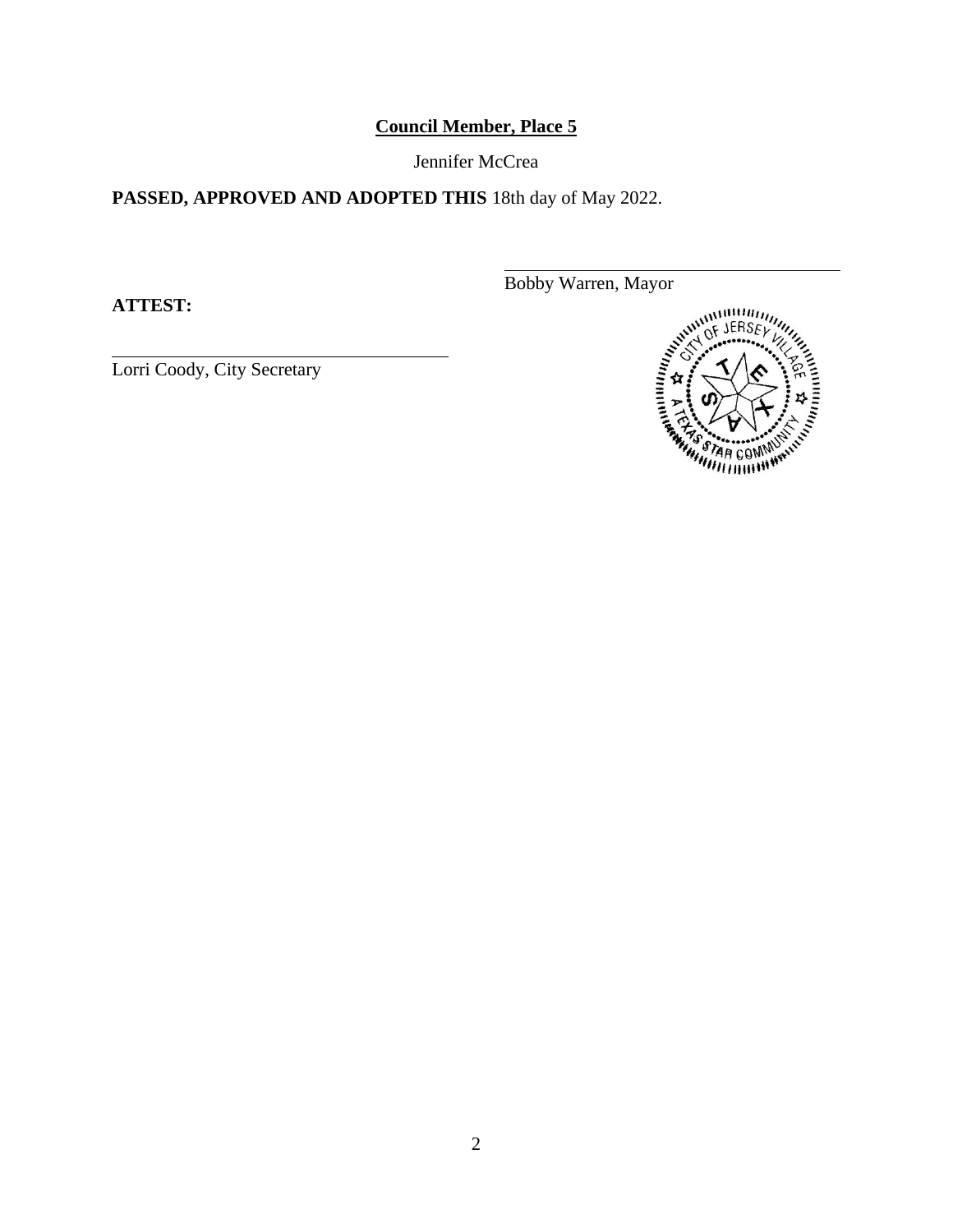

# CITY OF JERSEY VILLAGE, TEXAS

16327 Lakeview Drive, Jersey Village, TX 77040 713-466-2102 (office) 713-466-2177 (fax)

## **SUMMARY OF RETURNS**

I, the undersigned, the presiding officer of the canvassing authority for the General Election, held on the  $7<sup>th</sup>$  day of May 2022, Jersey Village, Texas, do herby certify that the following is a total of all votes received by each candidate as shown by the precinct returns, with a total of **953** votes polled.

| <b>Name of Candidate</b>         | Mail | Early      | <b>Election Day</b> | <b>T</b> otal |
|----------------------------------|------|------------|---------------------|---------------|
| <b>Councilmember Place No. 1</b> |      |            |                     |               |
| Drew Wasson                      | 61   | 435        | 191                 | 687           |
| <b>Councilmember Place No. 4</b> |      |            |                     |               |
| <b>Jim Fields</b>                | 39   | <b>290</b> | 111                 | 440           |
| James Singleton                  | 37   | 306        | 146                 | 489           |
| <b>Councilmember Place No. 5</b> |      |            |                     |               |
| Jennifer McCrea                  | 64   | 439        | 197                 | 700           |

DATED, this 18th day of May, 2022

 $m\nu\mu$ 

Bobby Warren, Mayor City of Jersey Village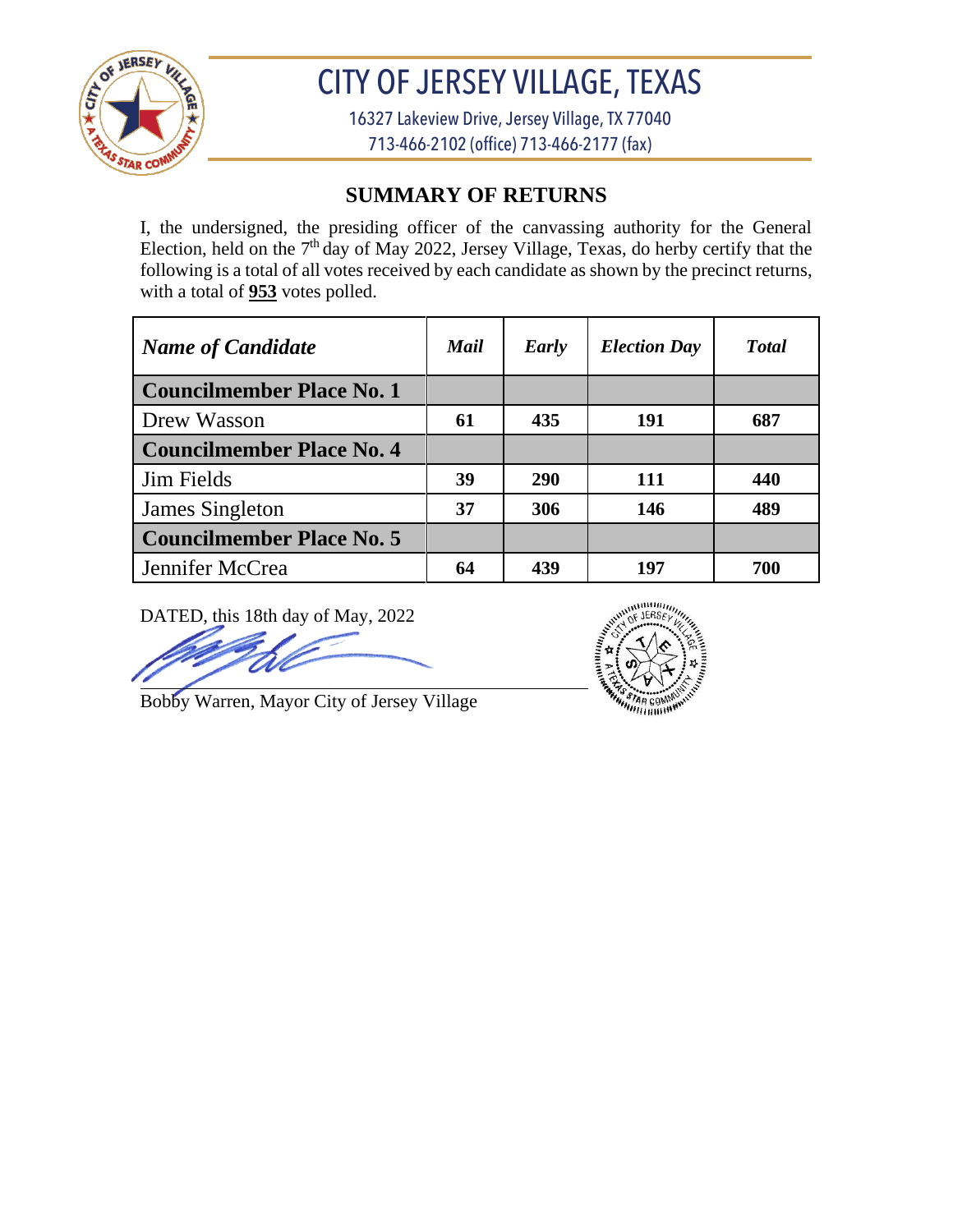|                                                           | City of Jersey Village Precinct | <b>Harris County, Texas</b>         | <b>Official Results</b>   |
|-----------------------------------------------------------|---------------------------------|-------------------------------------|---------------------------|
|                                                           |                                 | <b>Registered Voters</b>            |                           |
| May 7, 2022 Joint General and Special<br><b>Elections</b> |                                 | Joint General and Special Elections | 953 of 2517424 = $0.04\%$ |
| <b>Run Time</b>                                           | 11:47 AM                        | 5/7/2022                            |                           |
| <b>Run Date</b>                                           | 05/14/2022                      | Page 1                              |                           |

## **0074** 837 of 3,614 registered voters = 23.16%

## **CITY OF JERSEY VILLAGE, Councilmember Place 1 - Vote for none or one**

| Choice      | Party       | <b>Ballot by Mail</b> | <b>Early Voting</b> | <b>Election Day</b> | Provisional | Limited  | <b>Total</b>   |
|-------------|-------------|-----------------------|---------------------|---------------------|-------------|----------|----------------|
| Drew Wasson |             | 100.00%<br>52         | 100.00%<br>385      | 100.00%<br>174      | 0.00%       | $0.00\%$ | 100.00%<br>611 |
|             | Cast Votes: | 100.00%<br>52         | 100.00%<br>385      | 100.00%<br>174      | 0.00%       | $0.00\%$ | 100.00%<br>611 |
|             | Undervotes: | 15                    | 145                 | 66                  |             |          | 226            |
|             | Overvotes:  | 0                     |                     |                     |             |          | $\overline{0}$ |

## **CITY OF JERSEY VILLAGE, Councilmember Place 4 - Vote for none or one**

| <b>Choice</b>   | Party       | <b>Ballot by Mail</b> | <b>Early Voting</b> | <b>Election Day</b> | <b>Provisional</b>    | <b>Limited</b>        | <b>Total</b>   |
|-----------------|-------------|-----------------------|---------------------|---------------------|-----------------------|-----------------------|----------------|
| Jim Fields      |             | 45.31%<br>29          | 46.85%<br>245       | 41.03%<br>96        | 0.00%<br>$\mathbf{0}$ | 0.00%<br>$\mathbf{0}$ | 45.07%<br>370  |
| James Singleton |             | 54.69%<br>35          | 53.15%<br>278       | 58.97%<br>138       | 0.00%<br>0            | 0.00%<br>$\Omega$     | 54.93%<br>451  |
|                 | Cast Votes: | 100.00%<br>64         | 100.00%<br>523      | 100.00%<br>234      | $0.00\%$<br>$\Omega$  | $0.00\%$<br>$\Omega$  | 100.00%<br>821 |
|                 | Undervotes: |                       |                     | b                   | 0                     | 0                     | 16             |
|                 | Overvotes:  |                       |                     |                     | 0                     | 0                     | 0              |

| <b>Choice</b>   | Party       | <b>Ballot by Mail</b> | <b>Early Voting</b> | <b>Election Day</b> | <b>Provisional</b> | Limited           | <b>Total</b>   |
|-----------------|-------------|-----------------------|---------------------|---------------------|--------------------|-------------------|----------------|
| Jennifer McCrea |             | 54 100.00%            | 100.00%<br>389      | 100.00%<br>179      | $0.00\%$<br>0      | 0.00%<br>$\Omega$ | 100.00%<br>622 |
|                 | Cast Votes: | 54 100.00%            | 100.00%<br>389      | 100.00%<br>179      | $0.00\%$           | 0.00%<br>0        | 100.00%<br>622 |
|                 | Undervotes: |                       | 141                 | 61                  |                    |                   | 215            |
|                 | Overvotes:  |                       |                     |                     |                    |                   |                |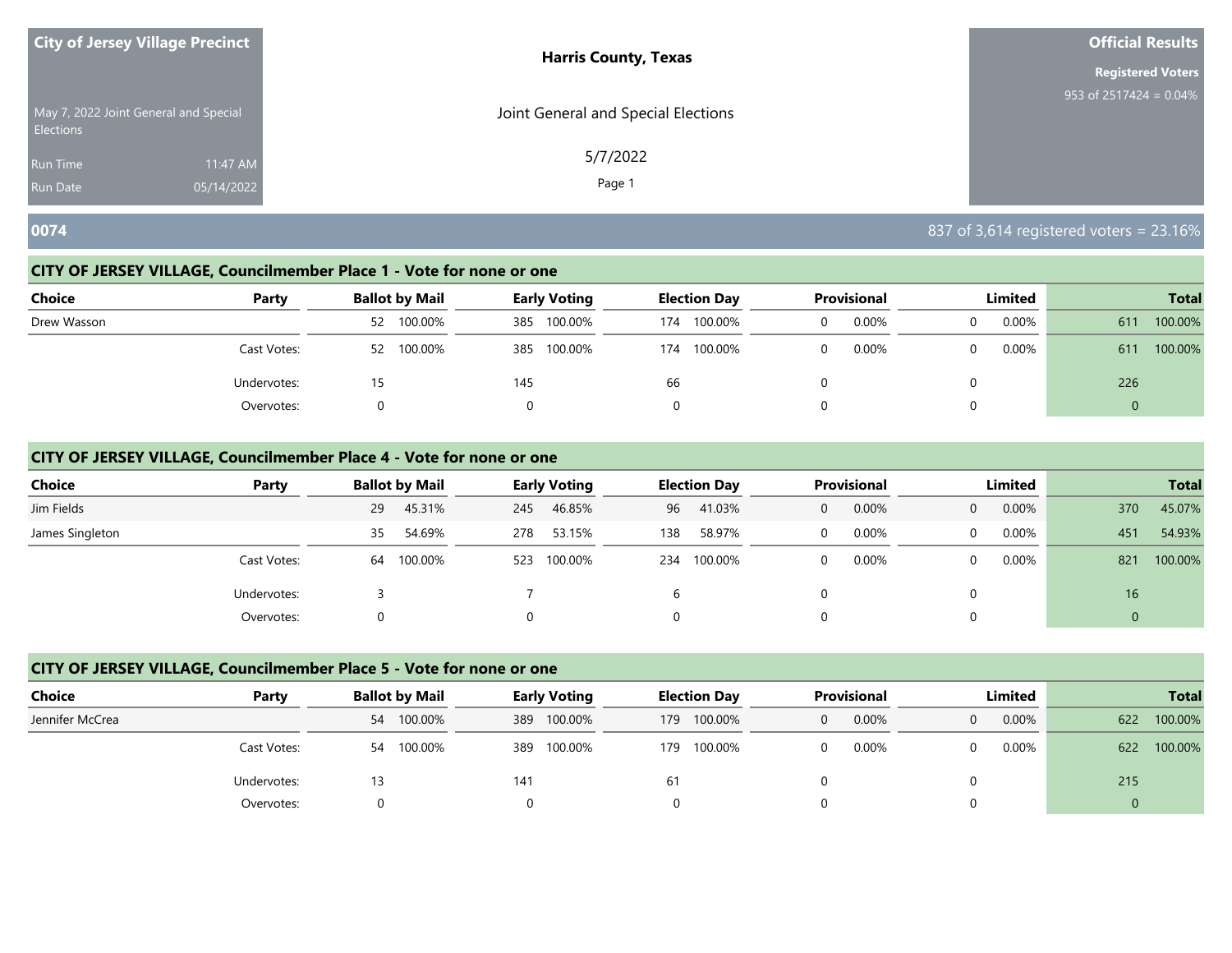| <b>City of Jersey Village Precinct</b>                    |            | <b>Harris County, Texas</b>         | <b>Official Results</b>   |
|-----------------------------------------------------------|------------|-------------------------------------|---------------------------|
|                                                           |            |                                     | <b>Registered Voters</b>  |
| May 7, 2022 Joint General and Special<br><b>Elections</b> |            | Joint General and Special Elections | 953 of $2517424 = 0.04\%$ |
| <b>Run Time</b>                                           | 11:47 AM   | 5/7/2022                            |                           |
| <b>Run Date</b>                                           | 05/14/2022 | Page 2                              |                           |

## **0225** 18 of 1,313 registered voters = 1.37%

## **CITY OF JERSEY VILLAGE, Councilmember Place 1 - Vote for none or one**

| <b>Choice</b> | Party       | <b>Ballot by Mail</b> | <b>Early Voting</b> | <b>Election Day</b> | Provisional | Limited       | <b>Total</b>               |
|---------------|-------------|-----------------------|---------------------|---------------------|-------------|---------------|----------------------------|
| Drew Wasson   |             | 100.00%               | 100.00%             | 100.00%             | $0.00\%$    | $0.00\%$<br>0 | 100.00%<br>12              |
|               | Cast Votes: | 100.00%               | 100.00%             | 100.00%             | 0.00%       | $0.00\%$<br>0 | 100.00%<br>12 <sup>°</sup> |
|               | Undervotes: |                       |                     |                     |             | 0             | O                          |
|               | Overvotes:  |                       |                     |                     |             | $\Omega$      | U                          |

## **CITY OF JERSEY VILLAGE, Councilmember Place 4 - Vote for none or one**

| <b>Choice</b>   | Party       | <b>Ballot by Mail</b> | <b>Early Voting</b> | <b>Election Day</b> | Provisional | Limited           | <b>Total</b>               |
|-----------------|-------------|-----------------------|---------------------|---------------------|-------------|-------------------|----------------------------|
| Jim Fields      |             | 100.00%               | 2 33.33%            | 83.33%              | 0.00%<br>0  | 0.00%<br>0        | 68.75%<br>11               |
| James Singleton |             | 0.00%                 | 66.67%<br>4         | 16.67%              | $0.00\%$    | 0.00%<br>$\Omega$ | 31.25%                     |
|                 | Cast Votes: | 100.00%               | 6 100.00%           | 100.00%<br>6        | 0.00%       | $0.00\%$          | 100.00%<br>16 <sup>1</sup> |
|                 | Undervotes: |                       |                     |                     |             |                   |                            |
|                 | Overvotes:  |                       |                     |                     |             |                   | 0                          |

| <b>Choice</b>   | Party       | <b>Ballot by Mail</b> | <b>Early Voting</b> | <b>Election Day</b> | Provisional | Limited  | <b>Total</b>               |
|-----------------|-------------|-----------------------|---------------------|---------------------|-------------|----------|----------------------------|
| Jennifer McCrea |             | 4 100.00%             | 4 100.00%           | 5 100.00%           | 0.00%<br>0  | 0.00%    | 100.00%<br>13.             |
|                 | Cast Votes: | 100.00%<br>4          | 100.00%<br>4        | 100.00%             | 0.00%       | $0.00\%$ | 100.00%<br>13 <sup>°</sup> |
|                 | Undervotes: |                       |                     |                     |             |          |                            |
|                 | Overvotes:  |                       |                     |                     |             |          | 0                          |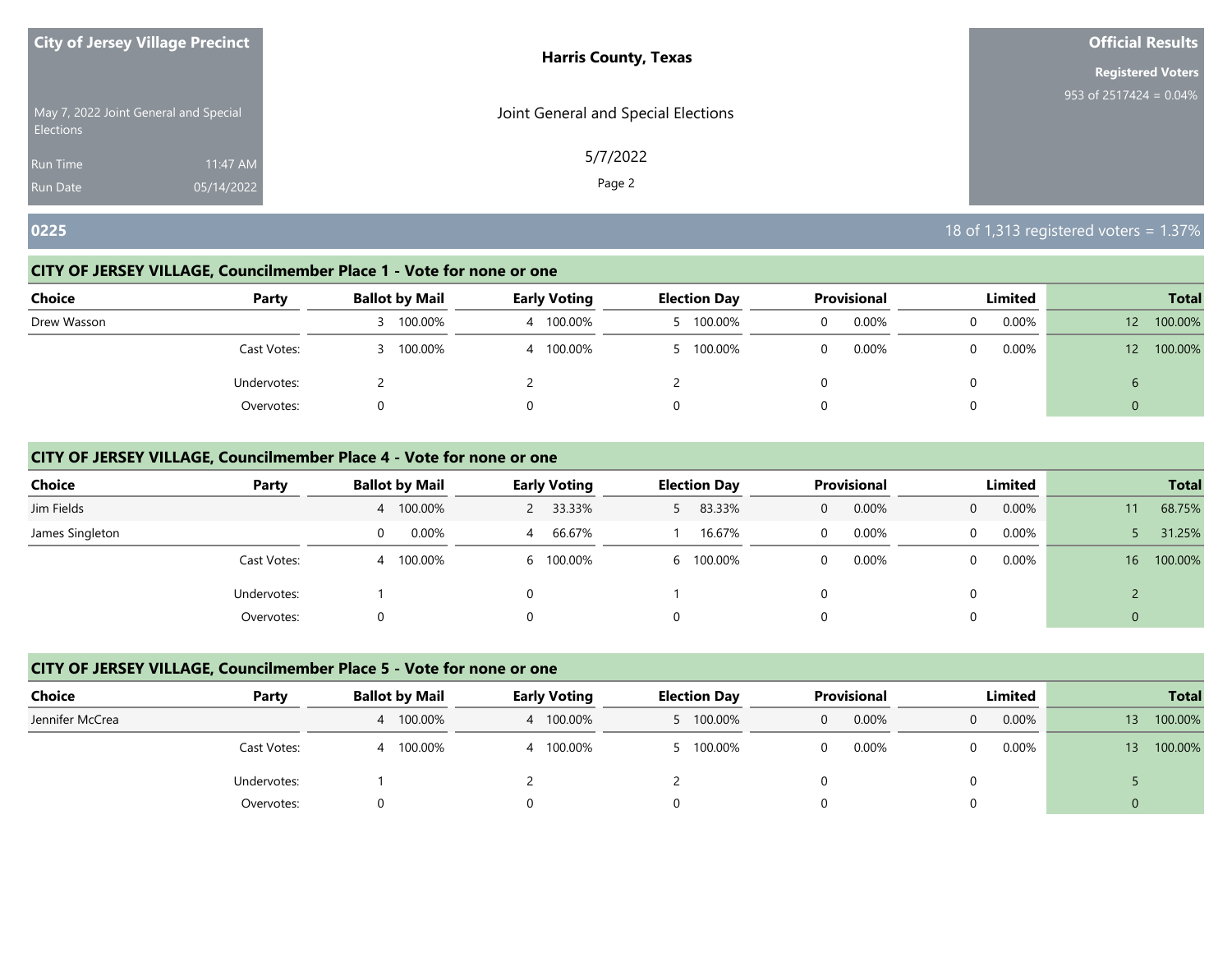|                                                           | <b>City of Jersey Village Precinct</b> | <b>Harris County, Texas</b>         | <b>Official Results</b>              |
|-----------------------------------------------------------|----------------------------------------|-------------------------------------|--------------------------------------|
|                                                           |                                        |                                     | <b>Registered Voters</b>             |
| May 7, 2022 Joint General and Special<br><b>Elections</b> |                                        | Joint General and Special Elections | 953 of $2517\overline{424} = 0.04\%$ |
| <b>Run Time</b>                                           | 11:47 AM                               | 5/7/2022                            |                                      |
| <b>Run Date</b>                                           | 05/14/2022                             | Page 3                              |                                      |

## **0495** 96 of 2,764 registered voters = 3.47%

## **CITY OF JERSEY VILLAGE, Councilmember Place 1 - Vote for none or one**

| <b>Choice</b> | Party       | <b>Ballot by Mail</b> | Early Voting  | <b>Election Day</b> | <b>Provisional</b> | Limited  | <b>Total</b>  |
|---------------|-------------|-----------------------|---------------|---------------------|--------------------|----------|---------------|
| Drew Wasson   |             | 100.00%<br>b          | 100.00%<br>45 | 100.00%<br>12       | 0.00%              | 0.00%    | 100.00%<br>63 |
|               | Cast Votes: | 100.00%<br>h.         | 100.00%<br>45 | 100.00%<br>12       | 0.00%              | $0.00\%$ | 100.00%<br>63 |
|               | Undervotes: |                       | 22            |                     |                    |          | 33            |
|               | Overvotes:  |                       | 0             |                     |                    |          | 0             |

## **CITY OF JERSEY VILLAGE, Councilmember Place 4 - Vote for none or one**

| <b>Choice</b>   | Party       | <b>Ballot by Mail</b> | <b>Early Voting</b> | <b>Election Day</b>       | <b>Provisional</b> | <b>Limited</b>    | <b>Total</b>               |
|-----------------|-------------|-----------------------|---------------------|---------------------------|--------------------|-------------------|----------------------------|
| Jim Fields      |             | 75.00%<br>6           | 63.08%<br>41        | 58.82%<br>10 <sup>°</sup> | 0.00%<br>0         | 0.00%<br>$\Omega$ | 63.33%<br>57               |
| James Singleton |             | 25.00%                | 36.92%<br>24        | 41.18%                    | 0.00%              | $0.00\%$<br>0     | 36.67%<br>33               |
|                 | Cast Votes: | 100.00%<br>8          | 65 100.00%          | 100.00%<br>17             | 0.00%              | $0.00\%$          | 100.00%<br>90 <sup>°</sup> |
|                 | Undervotes: |                       |                     |                           |                    |                   | b                          |
|                 | Overvotes:  |                       |                     | 0                         |                    | $\Omega$          | 0                          |

| <b>Choice</b>   | Party       | <b>Ballot by Mail</b> | <b>Early Voting</b> | <b>Election Day</b> | Provisional   | Limited | <b>Total</b>   |  |
|-----------------|-------------|-----------------------|---------------------|---------------------|---------------|---------|----------------|--|
| Jennifer McCrea |             | 6 100.00%             | 100.00%<br>-45      | 13 100.00%          | $0.00\%$<br>O | 0.00%   | 100.00%<br>64  |  |
|                 | Cast Votes: | 6 100.00%             | 100.00%<br>45       | 100.00%<br>13       | 0.00%         | 0.00%   | 100.00%<br>64  |  |
|                 | Undervotes: |                       | 22                  |                     |               |         | 32             |  |
|                 | Overvotes:  |                       |                     |                     |               |         | $\overline{0}$ |  |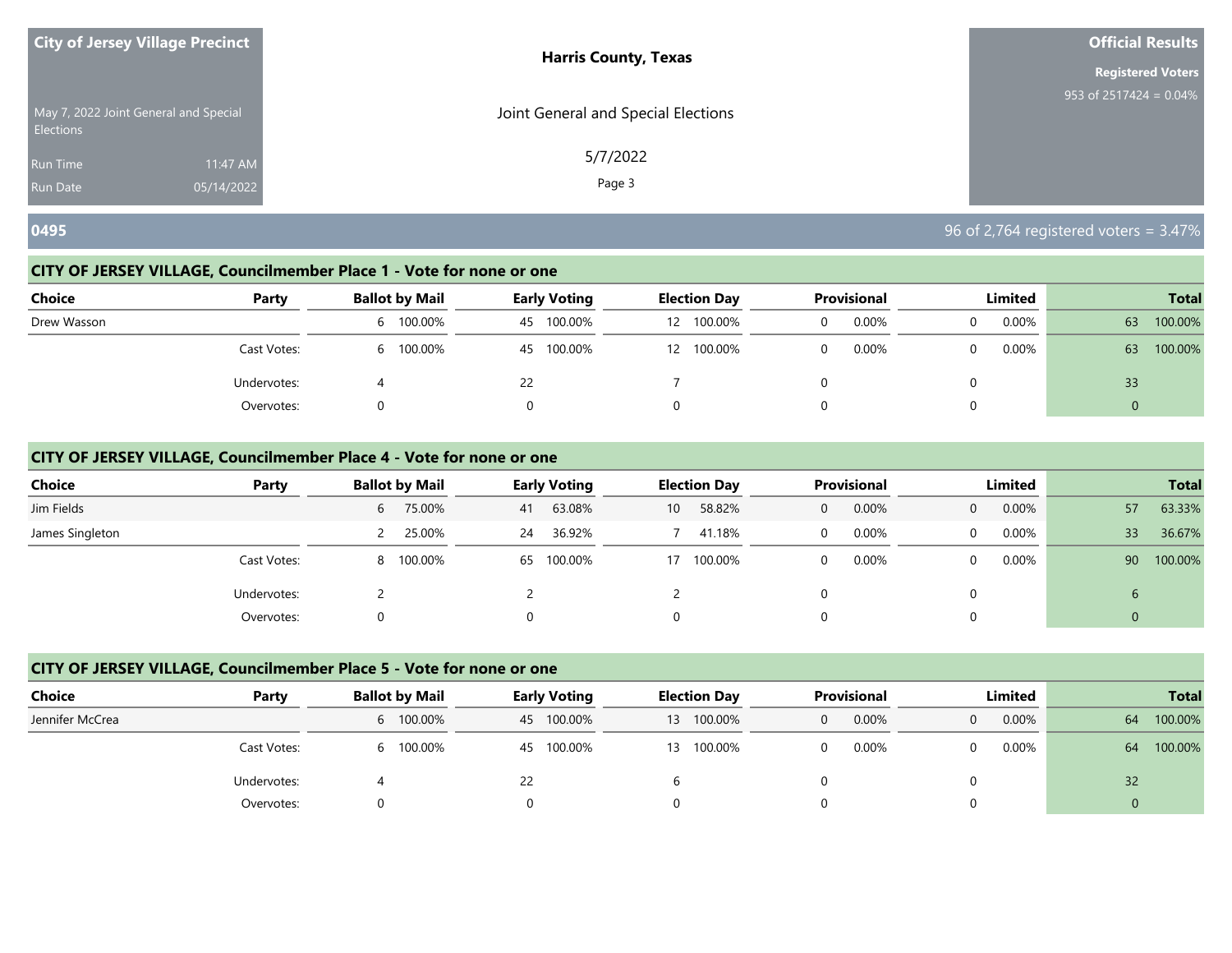| <b>City of Jersey Village Precinct</b>                    |            | <b>Harris County, Texas</b>         | <b>Official Results</b>   |
|-----------------------------------------------------------|------------|-------------------------------------|---------------------------|
|                                                           |            |                                     | <b>Registered Voters</b>  |
| May 7, 2022 Joint General and Special<br><b>Elections</b> |            | Joint General and Special Elections | 953 of $2517424 = 0.04\%$ |
| <b>Run Time</b>                                           | 11:47 AM   | 5/7/2022                            |                           |
| <b>Run Date</b>                                           | 05/14/2022 | Page 4                              |                           |

# **0935** 2 of 2,683 registered voters = 0.07%

## **CITY OF JERSEY VILLAGE, Councilmember Place 1 - Vote for none or one**

| <b>Choice</b> | Party       | <b>Ballot by Mail</b> |       | <b>Early Voting</b> |   | <b>Election Day</b> | Provisional | Limited  |       | <b>Total</b> |         |
|---------------|-------------|-----------------------|-------|---------------------|---|---------------------|-------------|----------|-------|--------------|---------|
| Drew Wasson   |             | 0                     | 0.00% | 100.00%             | 0 | 0.00%               | 0.00%       | 0        | 0.00% |              | 100.00% |
|               | Cast Votes: | $\Omega$              | 0.00% | 100.00%             | 0 | 0.00%               | 0.00%       | 0        | 0.00% |              | 100.00% |
|               | Undervotes: |                       |       |                     |   |                     |             | $\Omega$ |       |              |         |
|               | Overvotes:  |                       |       |                     |   |                     |             | 0        |       | U            |         |

## **CITY OF JERSEY VILLAGE, Councilmember Place 4 - Vote for none or one**

| <b>Choice</b>   | Party       |   | <b>Ballot by Mail</b> |   | <b>Early Voting</b> |                | <b>Election Day</b> |   | Provisional | Limited  |       | <b>Total</b>   |         |
|-----------------|-------------|---|-----------------------|---|---------------------|----------------|---------------------|---|-------------|----------|-------|----------------|---------|
| Jim Fields      |             | 0 | 0.00%                 |   | 2 100.00%           | $\overline{0}$ | 0.00%               | 0 | 0.00%       | 0        | 0.00% |                | 100.00% |
| James Singleton |             |   | 0.00%                 | 0 | $0.00\%$            | $\Omega$       | 0.00%               | 0 | $0.00\%$    | $\Omega$ | 0.00% | $\overline{0}$ | 0.00%   |
|                 | Cast Votes: |   | 0.00%                 |   | 2 100.00%           | $\Omega$       | 0.00%               | 0 | 0.00%       | $\Omega$ | 0.00% |                | 100.00% |
|                 | Undervotes: |   |                       |   |                     |                |                     | 0 |             | 0        |       | $\mathbf 0$    |         |
|                 | Overvotes:  |   |                       |   |                     |                |                     | 0 |             | 0        |       | $\Omega$       |         |

| Choice          | Party       | <b>Ballot by Mail</b> |  | <b>Early Voting</b> |          | <b>Election Day</b> | <b>Provisional</b> | Limited |          | <b>Total</b> |         |
|-----------------|-------------|-----------------------|--|---------------------|----------|---------------------|--------------------|---------|----------|--------------|---------|
| Jennifer McCrea |             | 0.00%                 |  | 100.00%             | 0        | 0.00%               | $0.00\%$           |         | 0.00%    |              | 100.00% |
|                 | Cast Votes: | 0.00%                 |  | 100.00%             | $\Omega$ | 0.00%               | 0.00%              |         | $0.00\%$ |              | 100.00% |
|                 | Undervotes: |                       |  |                     |          |                     |                    |         |          |              |         |
|                 | Overvotes:  |                       |  |                     |          |                     |                    |         |          | 0            |         |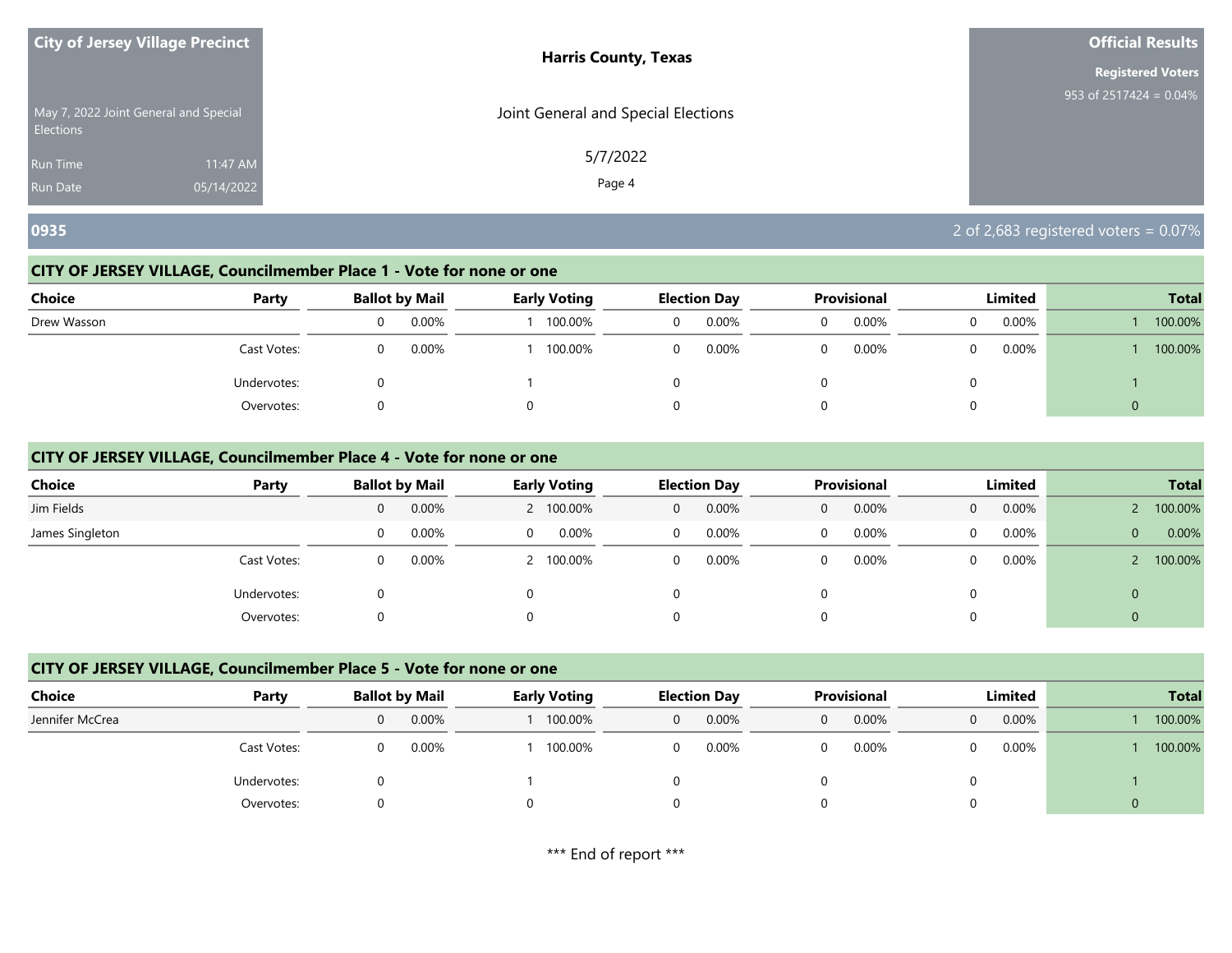| <b>City of Jersey Village</b><br><b>Cumulative</b>        |            | <b>Harris County, Texas</b>         | <b>Official Results</b>   |
|-----------------------------------------------------------|------------|-------------------------------------|---------------------------|
|                                                           |            |                                     | <b>Registered Voters</b>  |
| May 7, 2022 Joint General and Special<br><b>Elections</b> |            | Joint General and Special Elections | 953 of 2517424 = $0.04\%$ |
| <b>Run Time</b>                                           | 11:49 AM   | 5/7/2022                            |                           |
| Run Date                                                  | 05/14/2022 | Page 1                              |                           |

## **CITY OF JERSEY VILLAGE, Councilmember Place 1 - Vote for none or one**

| Choice      | Party       | <b>Ballot by Mail</b> | <b>Early Voting</b> | <b>Election Day</b> | <b>Provisional</b> | Limited  | <b>Total</b>   |
|-------------|-------------|-----------------------|---------------------|---------------------|--------------------|----------|----------------|
| Drew Wasson |             | 100.00%<br>61         | 100.00%<br>435      | 100.00%<br>191      | 0.00%              | $0.00\%$ | 100.00%<br>687 |
|             | Cast Votes: | 100.00%<br>61         | 100.00%<br>435      | 100.00%<br>191      | 0.00%              | $0.00\%$ | 100.00%<br>687 |
|             | Undervotes: | 21                    | 170                 | 75                  |                    |          | 266            |
|             | Overvotes:  |                       |                     |                     |                    |          |                |

## **CITY OF JERSEY VILLAGE, Councilmember Place 4 - Vote for none or one**

| Choice          | Party       | <b>Ballot by Mail</b> |        |     | <b>Early Voting</b> |     | <b>Election Day</b> | <b>Provisional</b> |          | Limited  |       | <b>Total</b> |         |
|-----------------|-------------|-----------------------|--------|-----|---------------------|-----|---------------------|--------------------|----------|----------|-------|--------------|---------|
| Jim Fields      |             | 39                    | 51.32% | 290 | 48.66%              | 111 | 43.19%              | $\Omega$           | 0.00%    | $\Omega$ | 0.00% | 440          | 47.36%  |
| James Singleton |             | 37                    | 48.68% | 306 | 51.34%              | 146 | 56.81%              | 0                  | $0.00\%$ | $\Omega$ | 0.00% | 489          | 52.64%  |
|                 | Cast Votes: | 76 100.00%            |        |     | 596 100.00%         |     | 257 100.00%         | 0                  | $0.00\%$ | $\Omega$ | 0.00% | 929          | 100.00% |
|                 | Undervotes: |                       |        |     |                     |     |                     |                    |          |          |       | 24           |         |
|                 | Overvotes:  |                       |        |     |                     |     |                     | 0                  |          | 0        |       | 0            |         |

## **CITY OF JERSEY VILLAGE, Councilmember Place 5 - Vote for none or one**

| Choice          | Party       | <b>Ballot by Mail</b> |            |     | <b>Early Voting</b> |     | <b>Election Day</b> | Provisional |       | Limited |       | <b>Total</b> |         |
|-----------------|-------------|-----------------------|------------|-----|---------------------|-----|---------------------|-------------|-------|---------|-------|--------------|---------|
| Jennifer McCrea |             |                       | 64 100.00% |     | 439 100.00%         | 197 | 100.00%             | $\Omega$    | 0.00% |         | 0.00% | 700          | 100.00% |
|                 | Cast Votes: |                       | 64 100.00% |     | 439 100.00%         | 197 | 100.00%             | 0           | 0.00% |         | 0.00% | 700          | 100.00% |
|                 | Undervotes: | 18                    |            | 166 |                     | 69  |                     |             |       |         |       | 253          |         |
|                 | Overvotes:  |                       |            |     |                     |     |                     |             |       |         |       |              |         |

\*\*\* End of report \*\*\*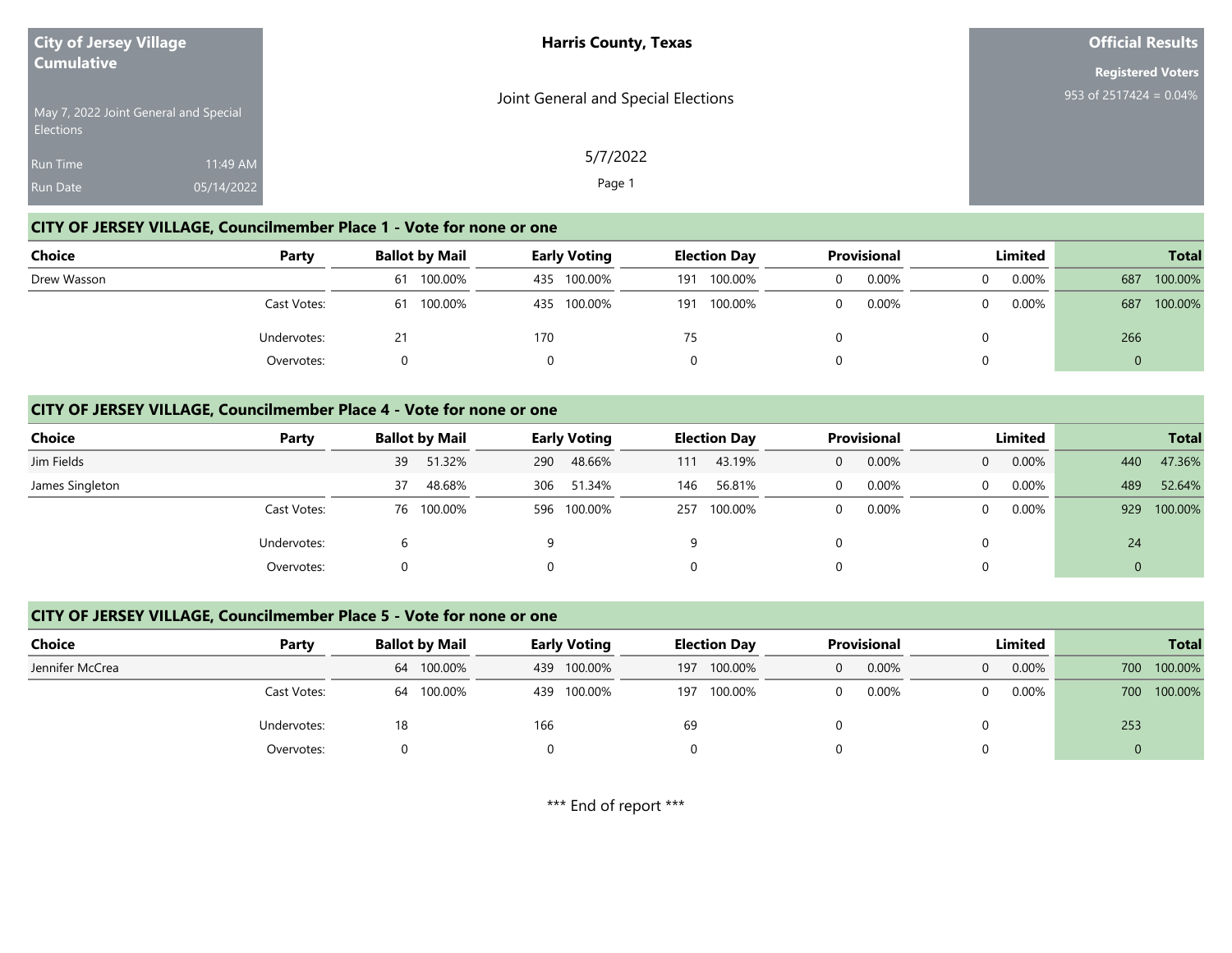| <b>City of Jersey Village Canvass</b>                     | <b>Harris County, Texas</b>         | <b>Official Results</b>   |
|-----------------------------------------------------------|-------------------------------------|---------------------------|
|                                                           |                                     | <b>Registered Voters</b>  |
| May 7, 2022 Joint General and Special<br><b>Elections</b> | Joint General and Special Elections | 953 of 2517424 = $0.04\%$ |
| 11:50 AM<br><b>Run Time</b>                               | 5/7/2022                            |                           |
| 05/14/2022<br><b>Run Date</b>                             | Page 1                              |                           |

| <b>Precinct</b> | Wasson<br>ă  | Cast Votes   | Undervotes   | Overvotes   | Ballot by Mail Ballots Cast | Early Voting Ballots Cast | Election Day Ballots Cast | Provisional Ballots Cast | Cast<br>Limited Ballots | <b>Total Ballots Cast</b> | Registered Voters | Turnout Percentage |
|-----------------|--------------|--------------|--------------|-------------|-----------------------------|---------------------------|---------------------------|--------------------------|-------------------------|---------------------------|-------------------|--------------------|
| 0074            | 611          | 611          | 226          | 0           | 67                          | 530                       | 240                       | 0                        | 0                       | 837                       | 3,611             | 23.18%             |
| 0225            | 12           | 12           | 6            | $\mathbf 0$ | 5 <sup>5</sup>              | 6                         | $\overline{7}$            | $\mathbf 0$              | $\overline{0}$          | 18                        | 534               | 3.37%              |
| 0495            | 63           | 63           | 33           | $\mathbf 0$ | $10$                        | 67                        | 19                        | $\mathbf 0$              | $\mathbf 0$             | 96                        | 708               | 13.56%             |
| 0935            | $\mathbf{1}$ | $\mathbf{1}$ | $\mathbf{1}$ | $\mathbf 0$ | $\mathbf 0$                 | $\overline{2}$            | $\mathbf 0$               | $\mathbf 0$              | $\mathbf 0$             | $\overline{2}$            | 36                | 5.56%              |
| <b>Totals</b>   | 687          | 687          | 266          | $\mathbf 0$ | 82                          | 605                       | 266                       | $\mathbf 0$              | $\mathbf 0$             | 953                       | 4,889             | 19.49%             |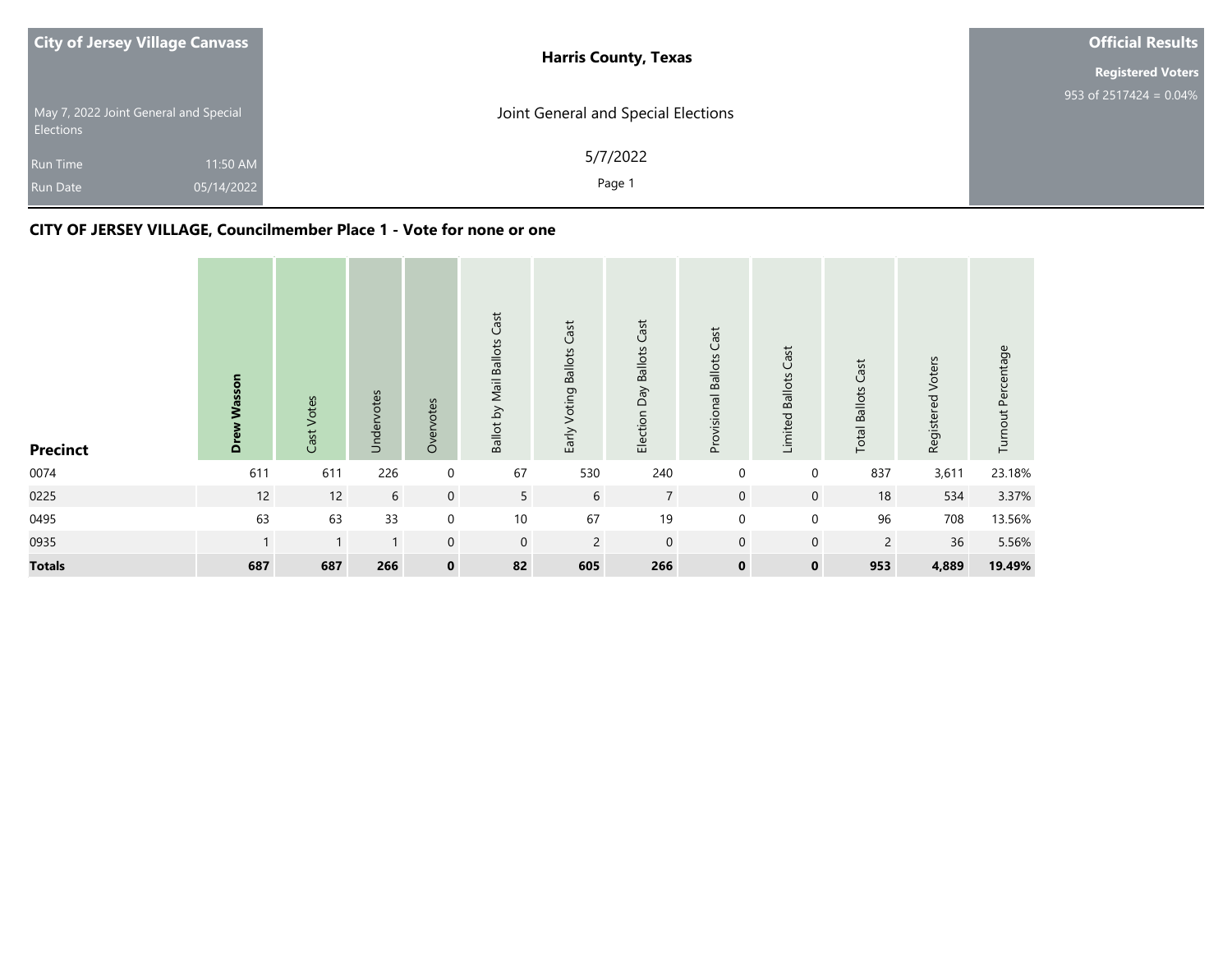| <b>City of Jersey Village Canvass</b>                     | <b>Harris County, Texas</b>         | <b>Official Results</b>   |
|-----------------------------------------------------------|-------------------------------------|---------------------------|
|                                                           |                                     | <b>Registered Voters</b>  |
| May 7, 2022 Joint General and Special<br><b>Elections</b> | Joint General and Special Elections | 953 of $2517424 = 0.04\%$ |
| 11:50 AM<br><b>Run Time</b>                               | 5/7/2022                            |                           |
| 05/14/2022<br><b>Run Date</b>                             | Page 2                              |                           |

| <b>Precinct</b> | <b>Fields</b><br>$\mathbf{f}$ | Singleton<br><b>James</b> | Cast Votes     | Undervotes     | Overvotes   | Ballot by Mail Ballots Cast | Early Voting Ballots Cast | Election Day Ballots Cast | Provisional Ballots Cast | Limited Ballots Cast | <b>Total Ballots Cast</b> | Registered Voters | Turnout Percentage |
|-----------------|-------------------------------|---------------------------|----------------|----------------|-------------|-----------------------------|---------------------------|---------------------------|--------------------------|----------------------|---------------------------|-------------------|--------------------|
| 0074            | 370                           | 451                       | 821            | $16$           | $\mathbf 0$ | 67                          | 530                       | 240                       | $\mathbf 0$              | $\mathbf 0$          | 837                       | 3,611             | 23.18%             |
| 0225            | 11                            | 5 <sup>5</sup>            | 16             | $\overline{2}$ | $\mathbf 0$ | 5                           | 6                         | $\overline{7}$            | $\mathbf 0$              | $\mathbf 0$          | 18                        | 534               | 3.37%              |
| 0495            | 57                            | 33                        | $90\,$         | 6              | $\mathbf 0$ | 10                          | 67                        | 19                        | $\mathbf 0$              | $\mathbf 0$          | 96                        | 708               | 13.56%             |
| 0935            | $\overline{2}$                | $\mathbf 0$               | $\overline{2}$ | $\mathbf 0$    | $\mathbf 0$ | $\mathbf 0$                 | $\overline{2}$            | $\boldsymbol{0}$          | $\mathbf 0$              | $\mathbf 0$          | $\overline{2}$            | 36                | 5.56%              |
| <b>Totals</b>   | 440                           | 489                       | 929            | 24             | $\mathbf 0$ | 82                          | 605                       | 266                       | $\mathbf 0$              | $\mathbf 0$          | 953                       | 4,889             | 19.49%             |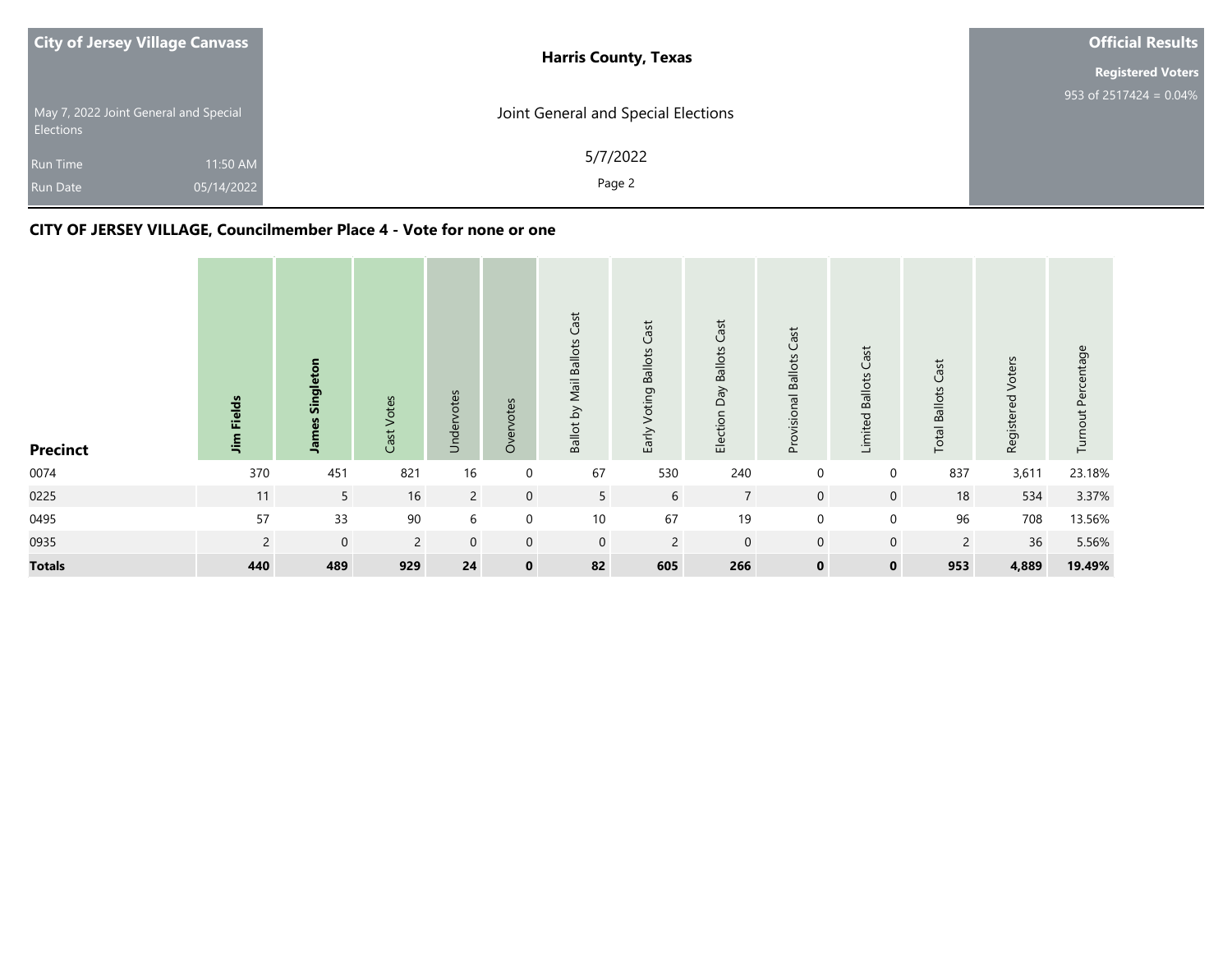| <b>City of Jersey Village Canvass</b>                     | <b>Harris County, Texas</b>         | <b>Official Results</b>              |
|-----------------------------------------------------------|-------------------------------------|--------------------------------------|
|                                                           |                                     | <b>Registered Voters</b>             |
| May 7, 2022 Joint General and Special<br><b>Elections</b> | Joint General and Special Elections | 953 of $2517\overline{424} = 0.04\%$ |
| <b>Run Time</b>                                           | 5/7/2022<br>11:50 AM                |                                      |
| 05/14/2022<br><b>Run Date</b>                             | Page 3                              |                                      |

| <b>Precinct</b> | <b>McCrea</b><br><b>Jennifer</b> | Cast Votes   | Undervotes   | Overvotes        | Ballot by Mail Ballots Cast | Early Voting Ballots Cast | Election Day Ballots Cast | Provisional Ballots Cast | Cast<br>Limited Ballots | <b>Total Ballots Cast</b> | Registered Voters | Turnout Percentage |
|-----------------|----------------------------------|--------------|--------------|------------------|-----------------------------|---------------------------|---------------------------|--------------------------|-------------------------|---------------------------|-------------------|--------------------|
| 0074            | 622                              | 622          | 215          | $\mathbf 0$      | 67                          | 530                       | 240                       | $\mathbf 0$              | 0                       | 837                       | 3,611             | 23.18%             |
| 0225            | 13                               | 13           | 5            | $\mathbf 0$      | $5\overline{)}$             | 6                         | $\overline{7}$            | $\mathbf 0$              | $\mathbf 0$             | 18                        | 534               | 3.37%              |
| 0495            | 64                               | 64           | 32           | $\mathbf 0$      | $10$                        | 67                        | 19                        | $\mathbf 0$              | $\mathbf 0$             | 96                        | 708               | 13.56%             |
| 0935            |                                  | $\mathbf{1}$ | $\mathbf{1}$ | $\boldsymbol{0}$ | $\mathbf 0$                 | $\overline{2}$            | $\boldsymbol{0}$          | $\mathbf 0$              | $\mathbf 0$             | $\overline{2}$            | 36                | 5.56%              |
| <b>Totals</b>   | 700                              | 700          | 253          | $\mathbf 0$      | 82                          | 605                       | 266                       | $\mathbf 0$              | $\mathbf 0$             | 953                       | 4,889             | 19.49%             |